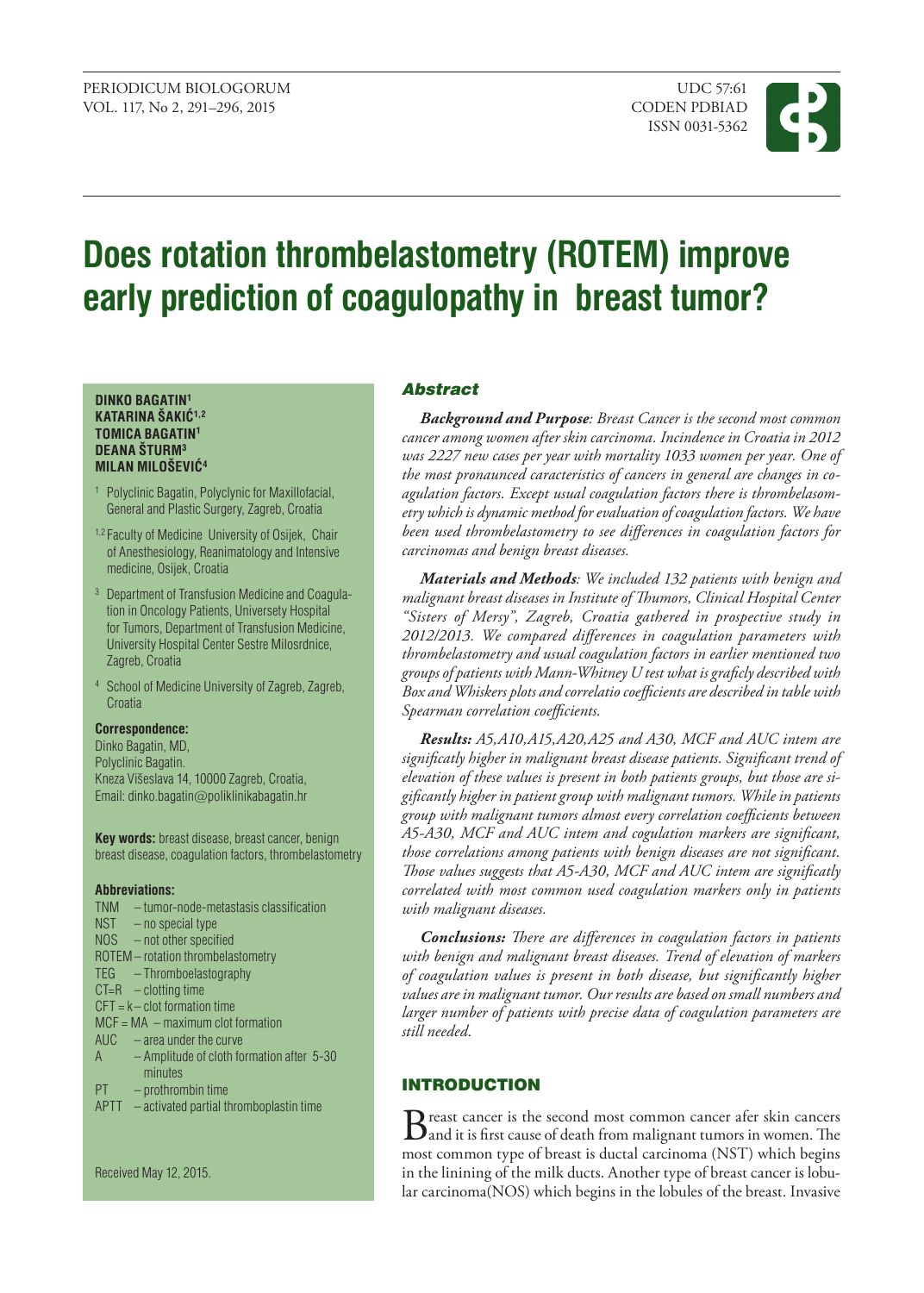breast cancer is breast cancer that has spread from where it began in the breast ducts or lobules to surrounding normal tissue. The incidence in Croatia is around 2300 new cases of breast carcinoma in women with around 800 deaths from these disease in 2013. in University Hospital for Tumors 600 patients had breast biopsy for suspitious breast tumors and afterward therapy after protocol for breast cancer. Surgical treatment have been based on biopsy for suspicious breast tumors and emergency patohistological analysis. Patients with carcinomas are at risk of coagulopathy which can be the first sign of malignant disease.

The hemostatic system with its procoagulant effects mediated directly by cancer cells are considered to play principal role in the development of cancer-induced hypercoagulability and major thromboembolic complications *(1).*

Recently, rotation thrombelastometry (ROTEM) is a method to evaluate the whole process of blood coagulation as a graph from the beginning of clot formation to fibrinolysis providing information related to the cumulative effects of various parameters of all stages of the coagulation and fibrinolytic processes *(2).*

The benefits of ROTEM\_ technology include rapid availability of test results and enhanced reproducibility the data which are also continuous, digital, and retrievable for further calculations *(3, 4).*

The goal of the study is to prove connection between changes in coagulation factors and pathystological analysis. In the study standard methods for coagulation factors analysis and thrombelastometry (ROTEM) have been used. Thrombelastometry gives quantitive and graphic measurment from inicial thromb formation to its retraction and lysis. Coagulation factors in correlation with patohistological analysis will contribute to better understanding perioperative treatment of benign changes and malignat breast tumors and more rational thromboprofilaxis and treatment with anticoagulant and antiagregation therapy.

# Materials and methods

Using information after prospective study2012/2013. in University Hospital for Tumors, University Hospital Center "Sisters of Mersy", Zagreb, Croatia. Our study have been included 132 patients:59 of those had a breast cancer and all the rest(73) benign breast disease. All patients had mean age 59,15 +- 11,6. This study have been done with aproval of Etical Commity of School of Medicine, University of Zagreb and University Hospital Center "Sisters of Mersy" in Zagreb.All hospitals, pathology laboatories and coagulation parameters laboratories where from University Hospital Center "Sisters of Mersy". Patohistological samples where surgicaly removed by traind specialists for oncologic breast surgery. Patohistological analysis were analysed by trained patologists who are specialised for breast surgery tumors. Mean tumor size were 20,0 +- 11,2 mm. Breast cancer staging was based on pathologic tumor-node-metastasis (TNM) classification. We also analysed therapy after surgery (Chemotherapy, radiotherapy or unknown).

From coagulation factors we analysed FVIII, PC, PT, INR PT. We also used rotation thromelastometry (ROTEM) in all patients and analysed A5, A10, A15, A20, A25, A30 intem, MCF intem and AUC intem. We analysed with differences in this coagulation factors among patients benign and malignant breast diseases.

Patients with preexisting hematological or coagulation disorders, those taking anticoagulants and those with liver or renal dysfunction were excluded from the study.

**Sample collection** for subsequent coagulation analysis blood samples were drawn into 4.5 ml vacutainers (Becton Dickinson) containing 3.2% trisodium citrate with a citrate/ blood ratio of 1:9. and for platelet count into Becton Dickinson EDTA tubes.

### Coagulation analyses

The laboratory tests of coagulation were performed on full automated STA compact device of Diagnostica ST-AGO for all patients: platelet count, prothrombin time (PT) and activated partial thromboplastin time (APTT), fibrinogen, and D-Dimer. The normal ranges for these tests are: APTT (26–36 s), PT (9.4–15.4 s), Fibrinogen (200– 400 mg/dl), and D-Dimer (0.00–0.50 lg/ml).

# ROTEM\_ thrombelastographic analysis

Thrombelastography analysis was performed with the ROTEM\_ Coagulation Analyzer (Pentapharm, Munich, Germany). Four channels were available for simultaneous measurements. Each test required 300 ll citrated whole blood. The blood was re-calcified with 20 nl 0.2 mol/l CaCl2 (star-TEM\_; Pentapharm, Munich, Germany) and activation of coagulation was performed with different agents:

**INTEM:** Contact pathway activation of the coagulation with 20 nl of contact activator (partial thromboplastin–phospholipid from rabbit brain extract and ellagic acid, in-TEM\_; Pentapharm, Munich, Germany).

**EXTEM:** Tissue factor pathway activation of the coagulation with 20 nl of tissue factor (TF, tissue thromboplastin from rabbit brain extract, ex-TEM\_; Pentapharm, Munich,Germany).

**APTEM:** TF plus 20 nl of aprotinin, plasmin-antagonist (ap-TEM\_; Pentapharm, Munich, Germany).

**FIBTEM:** TF plus inhibition of thrombocytes with 20 nl of cytochalasin (fib-TEM\_; Pentapharm, Munich, Germany).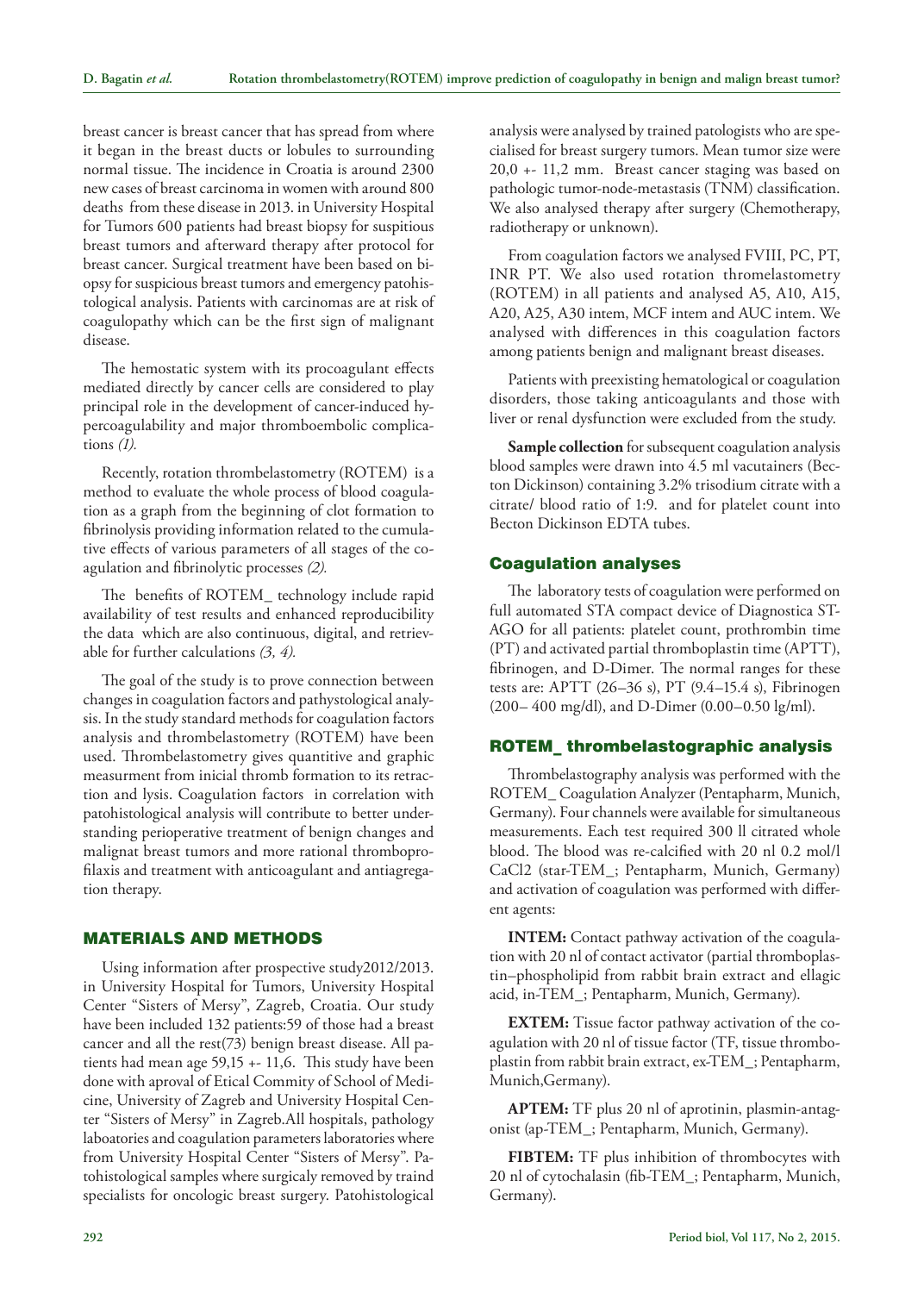The test starts automatically after injection of the blood sample with an automated pipette and calculated graphical results are obtained by the integrated computer of the device. All ROTEM samples were analyzed within 30–90 min of blood collection.

The following ROTEM\_ parameters were determined: clotting time  $(CT = R)$  represents a measure of the initiation of clot formation, clot formation time  $(CFT = k)$ 

#### **TABLE 1**

Descriptive statistics of investigated group.

|                               |                  | N              | $\%$  |
|-------------------------------|------------------|----------------|-------|
|                               | <b>NOS</b>       | 24             | 30,5% |
| <b>NST</b>                    | <b>NST</b>       | 17             | 40,7% |
|                               | Without data     | 18             | 28,8% |
|                               | 1                | 3              | 5,1%  |
|                               | $\overline{2}$   | 35             | 59,3% |
| Tumor grade                   | 3                | 19             | 32,2% |
|                               | Without data     | $\overline{2}$ | 3,4%  |
|                               | $\overline{A}$   | $\overline{4}$ | 6,8%  |
| LumTP                         | B                | 39             | 66,1% |
|                               | Without data     | 16             | 27,1% |
|                               | $\mathbf{1}$     | 5              | 8,5%  |
|                               | 1 <sub>b</sub>   | $\overline{4}$ | 6,8%  |
|                               | 1 <sub>c</sub>   | $\overline{4}$ | 6,8%  |
| T                             | $\overline{2}$   | 13             | 22,0% |
|                               | 3                | $\overline{2}$ | 3,4%  |
|                               | Without data     | 31             | 52,5% |
|                               | $\boldsymbol{0}$ | 18             | 30,5% |
|                               | $\mathbf{1}$     | 5              | 8,5%  |
| N                             | $\overline{2}$   | 4              | 6,8%  |
|                               | 3                | $\mathbf{1}$   | 1,7%  |
|                               | Without data     | 31             | 52,5% |
|                               | $\mathbf{0}$     | 15             | 25,4% |
| М                             | $\mathbf{1}$     | 13             | 22,0% |
|                               | Without data     | 31             | 52,5% |
|                               | Without data     | 15             | 25,4% |
| Therapy                       | Chemotherapy     | 11             | 18,6% |
|                               | Radiotherapy     | 33             | 55,9% |
| Age (years):<br>mean $\pm$ SD | $59,15 \pm 11,6$ |                |       |
| Tumor size (mm):<br>mean ± SD | $20,0 \pm 11,2$  |                |       |



**Figure 1.** *Differences in A5 – A30 intem values in benign and malign breast disease.*

represents the speed of clot formation, and maximum clot formation (MCF = MA) represents maximum clot strength.

### **Statistics**

Data were shown in tables in figure. Descriptive stastics were made to describe investigated patients sample Kolmogorov-Smirnov test was used to analyse data normality and due to its results appropriate non-parametric tests were used in following analysis. Differences between patients with malignant and benign breast disease were analysed with Mann-Whitney U test. Correlations between A5-A30, MCF and AUC intem and coagulation markers regarding malignant and benign breast disease were done with Spearman correlations coefficients. All P values below 0,05 were consindered significant. IBM SPSS Stastistics version 19.0.01. had been used as stastistical software [\(www.spss.com](http://www.spss.com/)).

# Results

Majority of patients: 35 (59,3%) had tumor grade 2, 39 (66,1%) had LumTP grade B. Among those patients that have valid data from TNM clasification (N=28) 13 (46,4%) had T grade 2, 18 (64,3%) N grade 0 and 13 (46,4%) M grade 1 (metastasis in lymphatic nodules). Average tumor size was 20,0 +- 11,2 mm. There was no significan age difference between benign and malignant breast disease group  $(Z = -0.5; p=0.540; \text{Mann-Whitney})$ U test)

A5, A10,A15,A20, A25, A30, MCF and AUC intem values are significantly higher in malignant breast disease. Table 2. shows descriptive statistics and differences between benign and malignant breast disease regarding A5- A30, MCF, AUC intem and coagulation markers. Significant trend of elevation these values is present in both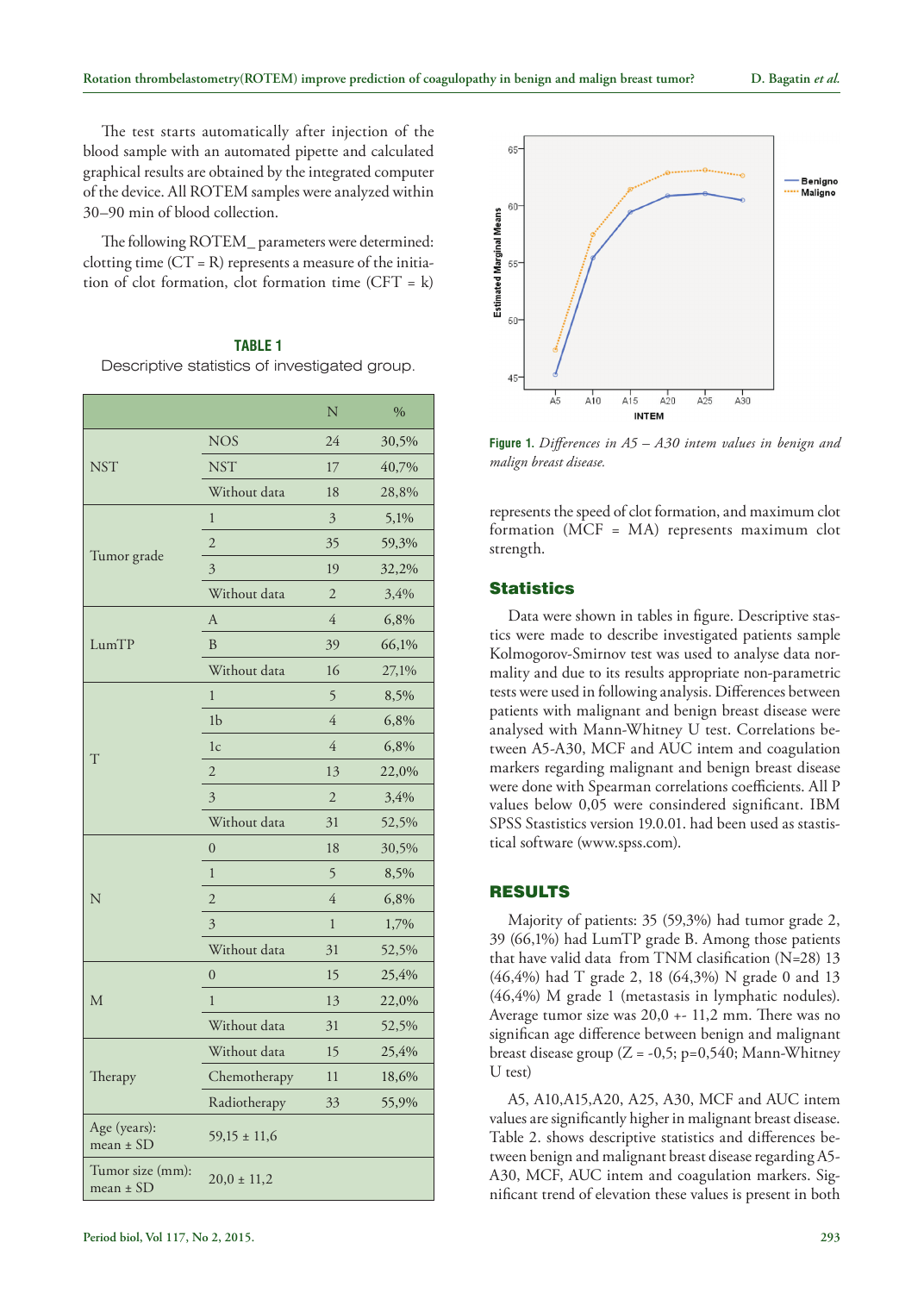## **Table 2**

Differences in significant correlations between A5-A30, MCF and AUC intem and coagulation markers regarding malignant and benign breast disease: Spearman correlation.

|                     |              | Malignant disease<br>$N=59$ |       |                 |              | Benign disease |       |                 |              |
|---------------------|--------------|-----------------------------|-------|-----------------|--------------|----------------|-------|-----------------|--------------|
|                     |              |                             |       |                 |              | $N=70$         |       |                 |              |
|                     |              | <b>FVIII</b>                | PC    | PV <sub>S</sub> | <b>INRPV</b> | <b>FVIII</b>   | PC    | PV <sub>s</sub> | <b>INRPV</b> |
| A5 intem            | Rho          | 0,251                       | 0,149 | $-0,290$        | $-0,261$     | $-0,005$       | 0,081 | $-0,040$        | $-0,057$     |
|                     | $\mathbf{P}$ | 0,055                       | 0,259 | 0,026           | 0,046        | 0,967          | 0,505 | 0,741           | 0,637        |
| A10 intem           | Rho          | 0,256                       | 0,235 | $-0,334$        | $-0,313$     | 0,072          | 0,093 | $-0,075$        | $-0,093$     |
|                     | $\mathbf{P}$ | 0,050                       | 0,073 | 0,010           | 0,016        | 0,553          | 0,442 | 0,537           | 0,445        |
| A15 intem           | Rho          | 0,298                       | 0,267 | $-0,332$        | $-0,314$     | 0,100          | 0,108 | $-0,090$        | $-0,111$     |
|                     | $\mathbf{P}$ | 0,022                       | 0,041 | 0,010           | 0,016        | 0,412          | 0,373 | 0,458           | 0,361        |
| A20 intem           | Rho          | 0,289                       | 0,287 | $-0,334$        | $-0,304$     | 0,146          | 0,139 | $-0,135$        | $-0,144$     |
|                     | $\mathbf{P}$ | 0,026                       | 0,028 | 0,010           | 0,019        | 0,227          | 0,251 | 0,266           | 0,234        |
| A25 intem           | Rho          | 0,316                       | 0,293 | $-0,330$        | $-0,297$     | 0,200          | 0,148 | $-0,145$        | $-0,158$     |
|                     | $\mathbf{P}$ | 0,015                       | 0,024 | 0,011           | 0,022        | 0,098          | 0,221 | 0,232           | 0,191        |
| A30 intem           | Rho          | 0,314                       | 0,280 | $-0,310$        | $-0,270$     | 0,222          | 0,169 | $-0,168$        | $-0,185$     |
|                     | $\mathbf{P}$ | 0,016                       | 0,032 | 0,017           | 0,039        | 0,064          | 0,161 | 0,165           | 0,125        |
| <b>MCF</b><br>intem | Rho          | 0,284                       | 0,279 | $-0,326$        | $-0,298$     | 0,180          | 0,127 | $-0,128$        | $-0,136$     |
|                     | $\mathbf{P}$ | 0,029                       | 0,033 | 0,012           | 0,022        | 0,135          | 0,294 | 0,289           | 0,260        |
| <b>AUC</b><br>intem | Rho          | 0,311                       | 0,297 | $-0,326$        | $-0,289$     | 0,219          | 0,135 | $-0,117$        | $-0,112$     |
|                     | $\mathbf{P}$ | 0,016                       | 0,022 | 0,012           | 0,027        | 0,069          | 0,264 | 0,336           | 0,358        |

group (p;0,001; Friedeman test), but significantly higher values in group with malignant tumor (Figure 1).

While in patients with malignant disease almost every correlation coefficients between A5 –A30, MCF and AUC intem coagulation markers are significant,those correlations among patients with benign disease are not significant. Among patients with malignant disease positive correlations were found between A15-A30,MCF and AUC intem and FVIII and PC. Significant negative correlations were found with PV and INRPV. Different patterns of significant correlations between A5-A30, MCF and AUC intem and coagulation markers regarding malignant and benign breast disease are shown in Table 3.

# **DISCUSSION**

Although breast cancer is one of the most common carcinoma in women there are small number of studies which analyse differences between malignant and benign breast disease with rotation thrombelastometry and correlations between thrombelastometry factors and coagulation factors which we used in our study.

After analyzing all gethered data from our prospective study we concluded that there are strong connection between A5, A10, A15, A20, A25 i A30, MCF and AUC intem with malignant disease and that it is significantly higher in group with malignant diseases than in group with benign breast diseases. Also our values suggests that A5-A30, MCF and AUC intem are significantly correlated with most common used coagulation markers only in patients with malignant disease.

The strength of our study is that we find differencies in specific coagulation parameters with thrombelastometry and standard coagulation tests in patients with malignant disease and we proved significant difference in some specific parameters what we mentioned earlier.

Many studies demonstrates thromboelastographic evidence of hypercoagulability in patients suffering from cancer with a high rate of venous thromboembolic events *(5).*Thrombotic episodes may also precede the diagnosis of cancer by months or years thus representing a potential marker for occult malignancy *(6).* Abnormal hemostasis has been reported in cancer patients, including the shortening of the activated partial thromboplastin time, elevated levels of coagulation proteins (fibrinogen, factors V, VIII, IX, and XI), thrombocytosis, elevated fibrin/fibrinogen degradation products, and an accelerated rate of fibrinogen turnover *(5).*

Hypercoagulability is difficult to detect by standard coagulation tests in cancer patients, but ROTEM *(7),* is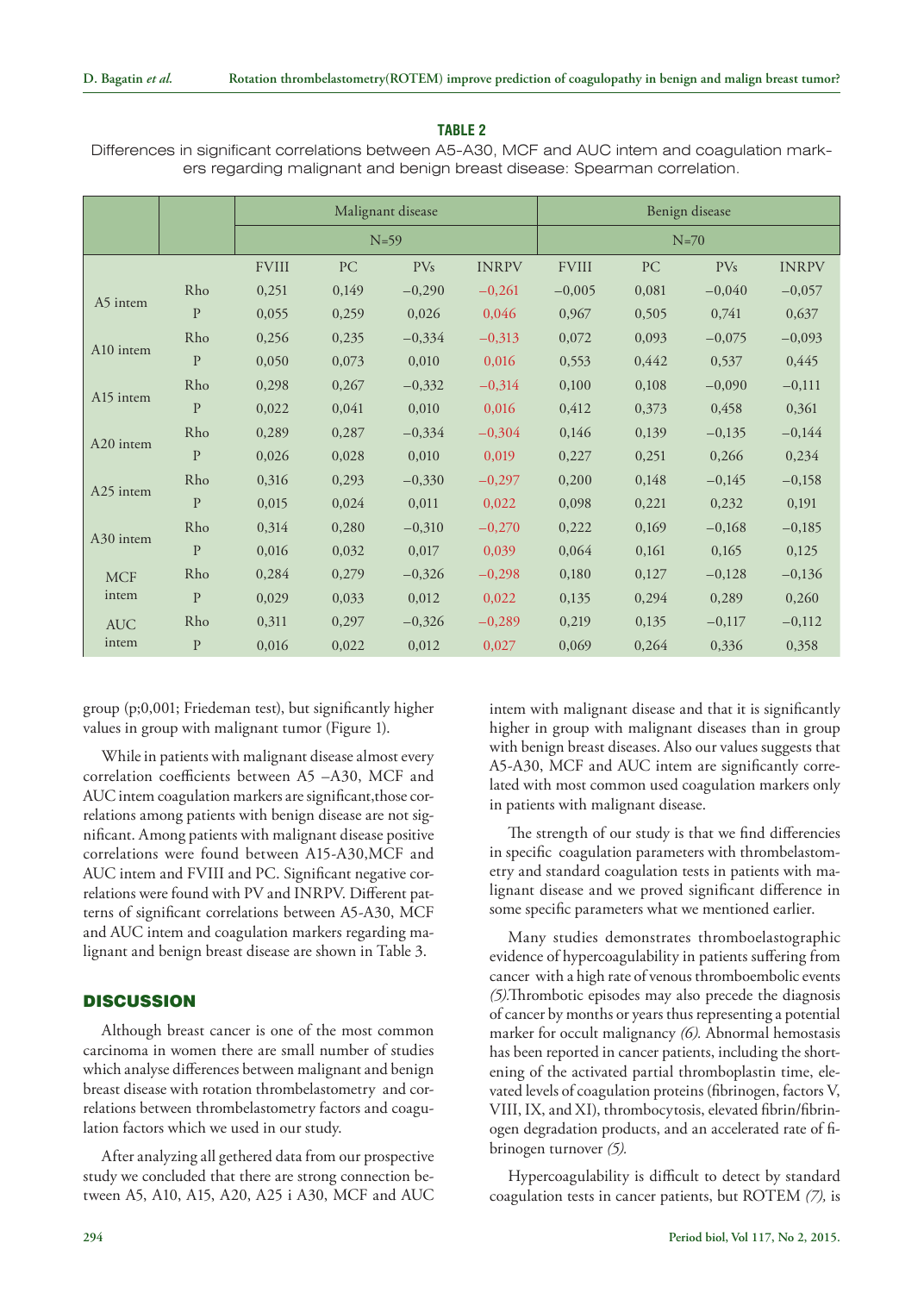a sensitive method that is able to identify and measure hypercoagulability, which is not detected by routine laboratory tests *(8, 9, 7).* ROTEM, by using whole blood, measures both quantity of clotting and, most importantly quality of clotting which is not recorded by routine coagulation profile (10.4). Hypercoagulability was diagnosed readily by the presence of an accelerated clot formation, as evidenced by shortening of CFT and an increase of the clot strength, as evidenced by increasing of MCF. ROTEM\_ tracings on all assays (INTEM, EXTEM, FIBTEM, APTEM) revealed a statistically significant increasing of MCF in cancer patients. While it is likely that certain cancer types are more prone to thrombosis *(11),* we could not predict which tumors are most commonly associated with thrombosis since ROTEM parameters did not differ among cancer subgroups.

In the literature, postoperative hypercoagulability, detected by TEG, has been reported in patients undergoing hepatic surgery *(12),* general abdominal procedures (13, 14), and neurosurgery *(15).* Other clinical settings associated with hypercoagulability detected by TEG include ischemic heart disease *(16),* end-stage renal failure *(17),* insertion of cutdown intravenous catheters *(18)* exposure to oral contraceptives *(19).*

Thromboelastographic analysis of hypercoagulability has been also performed in patients with malignancies in the earlier literature using first the native whole blood TEG and then the celite-activated TEG *(21, 22).* Our findings are by utilizing a newer and more powerful technique, the modified rotation thromboelastogram analyzer, ROTEM\_. Hyperfibrinogenemia and thrombocytosis have been frequently reported in patients with malignant disorders *(23, 24).* We therefore sought to correlate these laboratory parameters with those of ROTEM\_ and observed that MCF had a strong positive correlation with plasma fibrinogen concentration and platelet counts. MCF measures the maximum clot strength, which is dependent on platelet function and fibrinogen level. The contribution of platelet component and fibrinogen to the clot strenght has been demonstrated in adult patients without tumors *(25, 26, 27, 28).*

Since ROTEM demonstrates hemostasis as a whole dynamic process, ROTEM data gives more information on interaction between platelets and the coagulation cascade rather than the conventional coagulation screens; PT, APTT, platelet count, and fibrinogen concentrations. Identification by the ROTEM of a hypercoagulable state in patients with breast tumor may help to identify those at risk for cancer-induced thromboembolic events and the test may be more valuable if combined with scoring systems for grading deep vein leg thrombosis *(29).* Further investigations that correlate this hypercoagulability with the clinical picture are needed to determine if TEG data can be applied on therapeutic interventions in this patient population.

On the other hand, the limitation of this study are the small number of patients and we recomend to make a larger study with patients with malignant breast diseases which will confirm our data and which will help in future to diagnose breast tumors before even we found them with other diagnostic means. The thing is that coagulation disorders can be one of the first signs of malignant disease and that this can help us to discover the disease in the earlier stage and to make better prognosis in the end.

### **CONCLUSION**

In patients with malignant breast disease almost every correlation ROTEM coefficients between A5 –A30, MCF and AUC intem coagulation markers are significant,but those correlations among patients with benign disease are not significant. Among patients with malignant disease positive correlations were found between A15-A30, MCF and AUC intem and FVIII and PC and significant negative correlations were found with PV and INR. Significant trend of elevation hypercoagulability values is present in both disease but significantly higher values in malignant breast tumor. Rotation thrombelastometry (ROTEM) may improve early prediction of coagulopathy in (benign and malign) breast tumor?

**Funding/potential competing interests:** No financial support and no other potential conflict of interest relevant to this article was reported.

## **REFERENCES**

- **1.** WINTER P C 2006 The pathogenesis of venous thromboembolism in cancer: emerging links with tumour biology. *Hematol Oncol 24:* 126–33. doi:10.1002/hon.785.**].**
- **2.** SPIEL A O, MAYR F B, FIRBAS C, OUEHENBERGER P, JILMA B 2005 Validation of rotation thrombelastography in a model of systemic activation of fibrinolysis and coagulation in humans. *J Thromb Haemost 4:* 411–16. doi:10.1111/j.1538-7836.2006.01715.x.**].**
- **3.** SCHOBERSBERGER W, MITTERMAYR M, FRIES D, IN-NERHOFFER P, KLINGER A *et al.* 2007 Changes in blood coagulation of arm and leg veins during a simulated long-haul flight. *Thromb Res 119:* 293–300. doi:10.1016/j.thromres. 2006. 03.003.
- **4.** SORENSON B, JOHANSENP, CHRISTIANSEN K, WOELKE M, INGERSLEV J, *et al.* 2002 Whole blood coagulation thromboelastographic profilesemploying minimal tissue factor activation. *J Thromb Haemost 1:* 551–8. doi:10.1046/j.1538-7836.2003.00075.x.**,].**
- **5.** ZWICKER J I, FURIE B C, FURIE B 2007 Cancer-associated thrombosis. *Clin Rev Oncol Hematol 62(2):* 126–36. doi:10.1016/j. critrevonc.2007.01.001
- **6.** DONATI M B 1994 Cancer and thrombosis. *Haemostasis 24:* 128–31
- **7.** MALLETT S V, COX D J A 1992. Thromboelastography. *Br J Anaesth 69:* 307–13. doi:10.1093/bja/69.3.307
- **8.** COHEN E, CAPRINI J P, ZUCKERMAN L, VAGHER P, ROB-INSON B 1977 Evaluation of three methods used to identify accelerated coagulability. *Thromb Res 10:* 587–604. doi:10.1016/0049- 3848 (77)90214-6.